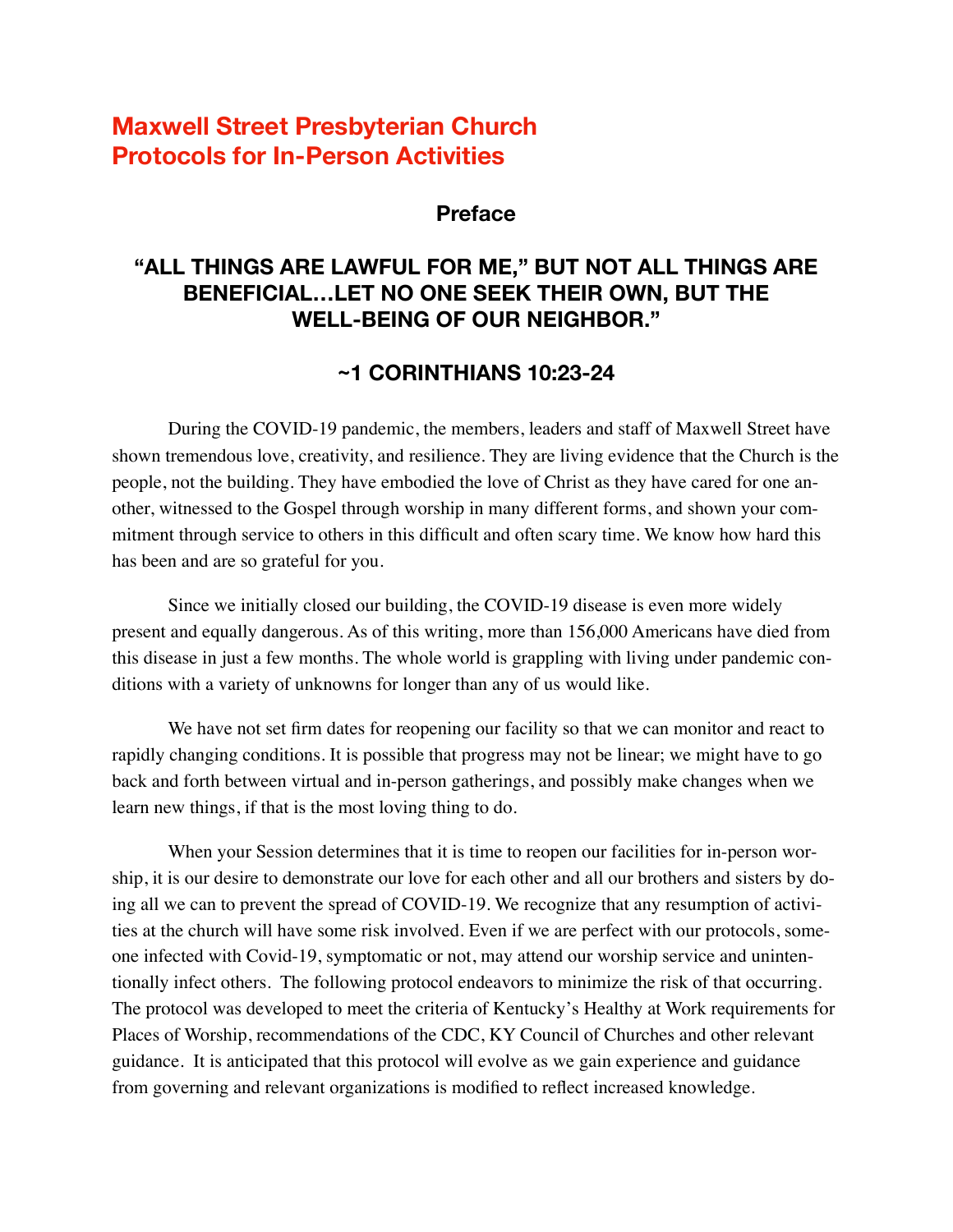# **Resuming In-Person Worship Services**

- When Session determines, based on information collected from the Presbyterian Church, (USA), the Kentucky Department of Public Health, and federal recommendations, that it is safe to resume in-person worship, an announcement will be made to the church via email, social media, and on the church webpage.
- Attendance at an in-person worship service may require pre-registration. Instructions for how to pre-register will be available on the church's webpage, by email, and in MIM. All participants, including congregation members, clergy, worship assistants, staff, and musicians must register. These registers will be kept on file for at least two months in case contact tracing is required.
- Attendance at in-person worship may be limited by the Session based on guidance from the appropriate authorities. Reservations to attend may be made up to two weeks in advance. If reservations exceed the number of available spots for two consecutive weeks, the addition of a second service may be considered and implemented by the staff.
- **Attendees are expected to comply with the following measures:**
	- Attendees are asked to enter through the main entrance off of Maxwell Street through the narthex. Those who require the use of the elevator may enter through the glass doors off of the playground.
	- Have their temperature taken upon arrival. If the temperature exceeds 100.5, then the individual will be told that their temperature exceeds the maximum allowable, encouraged to seek medical guidance, and asked to leave.
	- Wear a face mask that covers both their mouth and nose while inside Maxwell Street's facilities. Disposable masks will be available and offered should someone arrive to worship without one. Face shields will be available for those who can not wear masks.
	- Follow seating and other instructions given by Worship Assistants, identifiable by a Maxwell Street Name Tag.
	- Not gather in social groups prior to or following the service, and should refrain from the practice of handshaking, handholding, or hugging.
	- Follow additional instructions related to worship, such as passing the peace and collection of the offering, provided during the service.
	- Restrooms on the same floor of the sanctuary are to be used if necessary.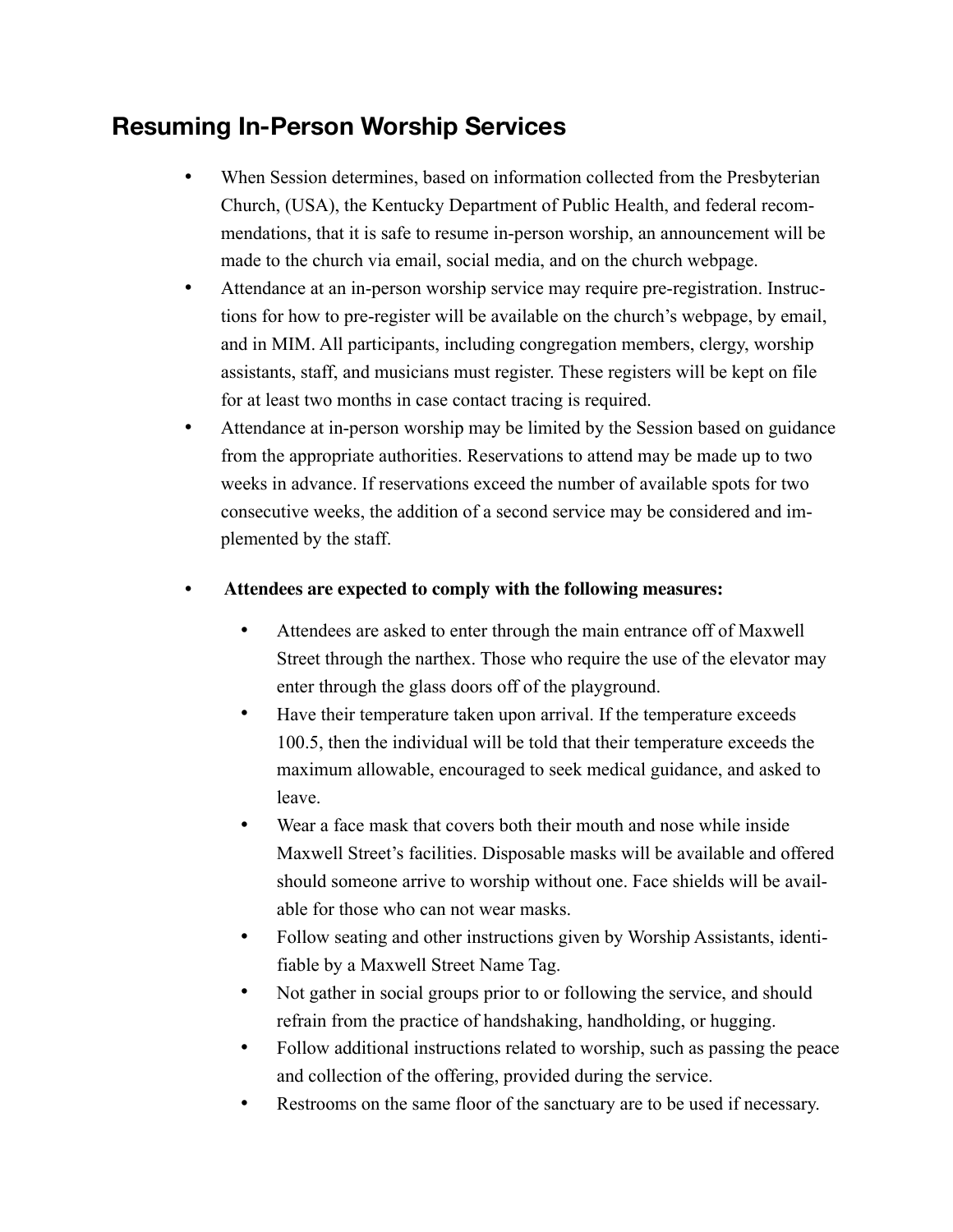- Children are to remain with their parents at all times, and are to be escorted to restrooms if necessary.
- If an attendee is unwilling to comply, the Worship Assistant will report their action to a pastor who will, after explaining the request, ask that person to either comply or leave the property. If the person is unwilling to comply or leave, the worship service will not occur and all attendees will be asked to leave the premises. If the person remains on the property, the proper authorities will be notified.
- If an attendee has not registered, is willing to comply with best practices, and there is still space available, attendance will be recorded and permitted. If there is no space remaining, the Worship Assistant will apologize, explain that there is no more space available for this service, and how to pre-register for future services. A sign explaining this situation will be available for individuals to photograph so that they can take a picture of it for future reference.
- All attendees will leave through the Lexington Avenue door following the service when dismissed by the pastor unless use of the the elevator is required.

### • **What can you expect in worship?**

- Pastors and all worship leaders will wear a mask unless behind a shield.
- Pastors and all worship leaders will maintain appropriate social distancing.
- Pastors will briefly review expectations related to best worship practices during the pandemic at the beginning of the service.
- The length of the service will be abbreviated.
- Participants will not move around the sanctuary during the service unless in need of a restroom.
- Music components of the service, including singing and instrumentation, will be modified to best practices.
- At the end of the service, a pastor will direct the congregation on how to dismiss from the space.
- There will be no collection during the service. A container will be located at the entrance and exit of the space to receive donations.
- There will be no bulletin. Screens may be used to convey necessary information.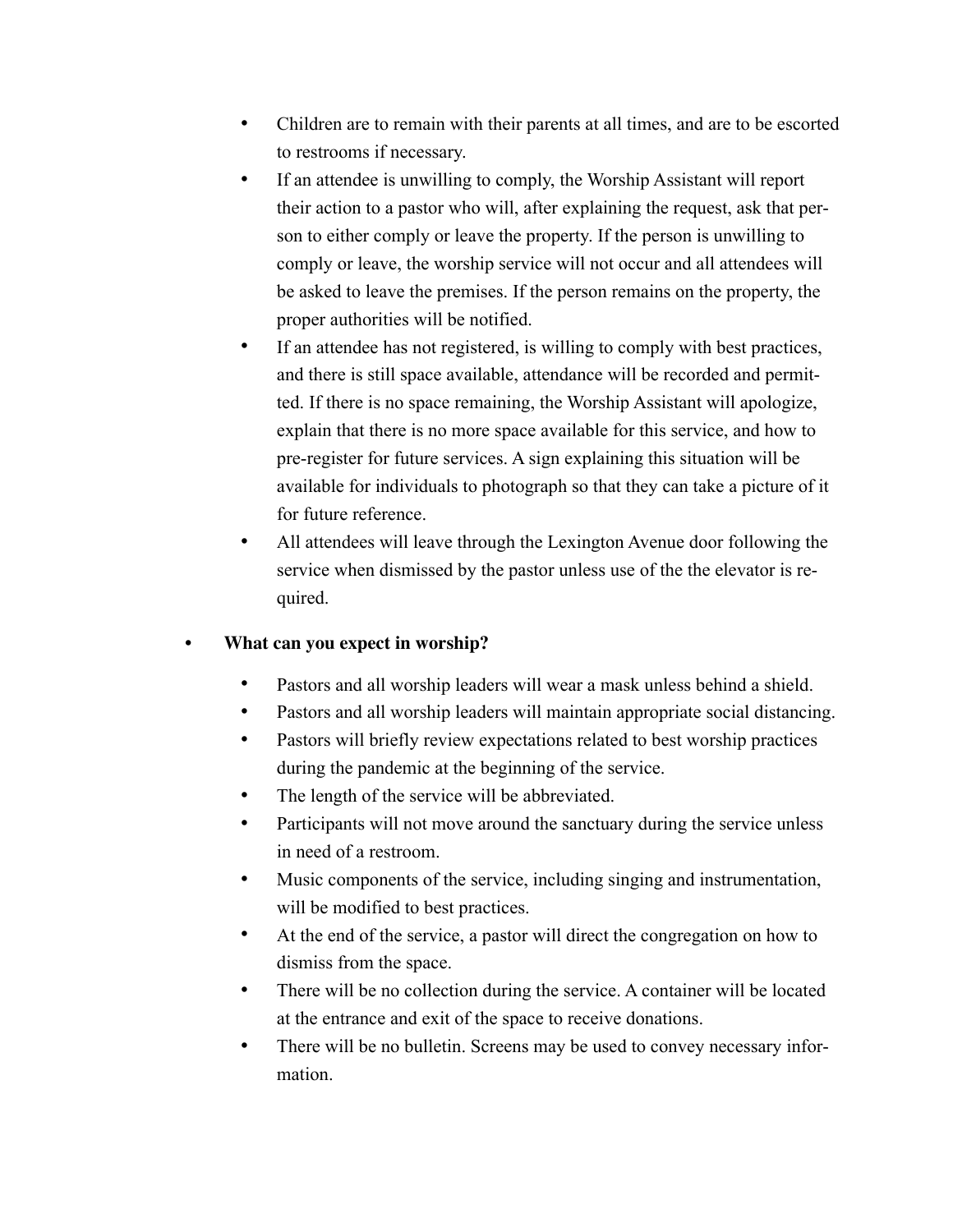## • **What is Maxwell Street doing to prepare for your arrival for worship?**

- Additional locations with hand sanitizer have been prepared.
- The Sanctuary will be marked with where people can sit and where space should remain vacant so that we can maintain 6 foot separation in all directions (including from people who may be using the aisle). There will be seating for single attendees as well as for family groups.
- We're removing hymnals, bibles and other literature contained in pew back racks
- Access to all areas not directly being used for the service have been blocked. This would include:
	- Lower level (including nursery, Fellowship Hall and lower level bathrooms)
	- Second floor, unless you're a musician in need of accessing the choir room.
	- Balcony (only exception should person acting as the sound technician)
	- Main Office and Pastor's Office (except to pastor and staff)
	- Area past restrooms on main level
- Appropriately sanitize all areas/items that will be used in or during the service with appropriate disinfectant or ensuring that no one has touched or been in area for 5-7 days.
- Restroom usage will be monitored. Per KY Department of Public Health, restrooms must be properly sanitized after each use.

# **Other MSPC Policies**

- *Office Practices* 
	- In office functions can resume with physical distancing, increased cleaning, mask usage, and all KYDPH standards.
	- Staff should complete symptom assessments daily and follow KYDPH recommendations if symptoms are present.
	- Individuals who have any high-risk factors or are able and desire to work at home are encouraged to do so.
	- The church will be flexible with any staff members who have children at home because schools and daycares are closed or operating differently.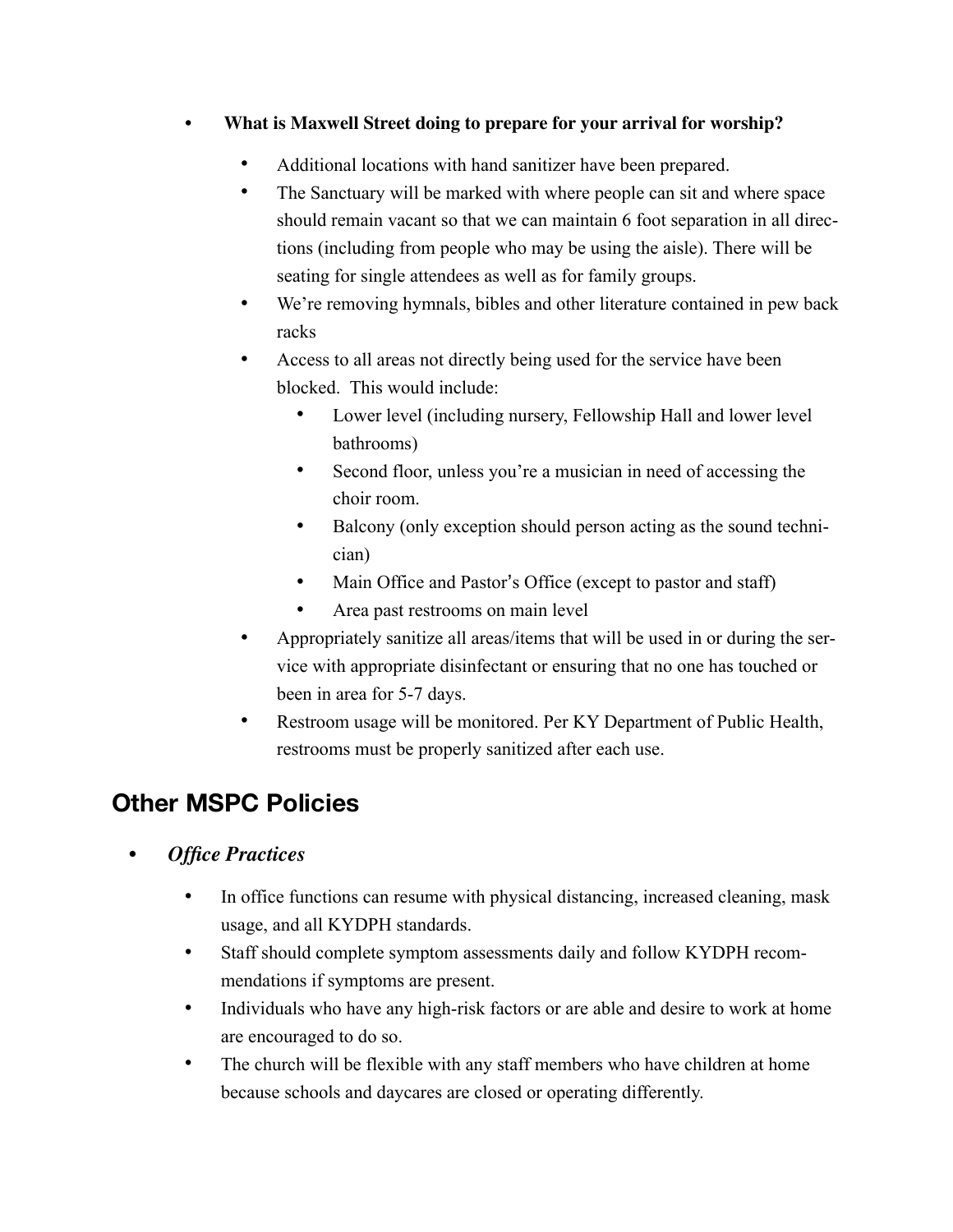- Employees are encouraged to stagger when they are working in the office.
- Custodians will be given protective gear, trained in deep cleaning procedures, and, when possible, conduct their work when others are not in the building. See below for Cleaning Guidance.

## • *Small Group Practices*

- Any groups meeting in person need to follow all of the physical distance guidelines, including masks, distancing, and disinfecting after the meeting.
- Continue offering online and hybrid options. The church recognizes that offering online and in-person may be burdensome and encourages leaders to seek a reasonable balance of opportunities.
- Children's ministries will depend upon such questions as the ability and willingness of children to wear masks and maintain physical distance, adequate volunteers, etc. At this time, there will be no nursery or toddler services.
- Building usage by outside groups will be determined on a case-by-case basis, dependent on their willingness and ability to abide by the guidelines as well as the church's ability to clean and no cases of COVID-19 developing as a result of meetings as usage expands.

# **MSPC General Practices**

- No communal food or beverages for clergy, staff, employees, volunteers, or congregants.
- Appropriate signage will be posted throughout their facilities to inform clergy, staff-employees, and congregants about good hygiene and new practices.
- Clergy, staff-employees, volunteers, and congregants are instructed to avoid touching their faces, including their eyes, noses, and mouths, particularly until after they have thoroughly washed their hands upon completing work and/or removing PPE, to the greatest extent practicable.
- Clergy, staff employees, volunteers and congregants will wear face coverings (e.g., cloth mask or bandana) over their mouths and noses while on the premises unless alone in their personal offices.
- Staff and volunteers will not use cleaning procedures that could re-aerosolize infectious particles. This includes, but is not limited to, avoiding practices such as dry sweeping or use of high-pressure streams of air, water, or cleaning chemicals.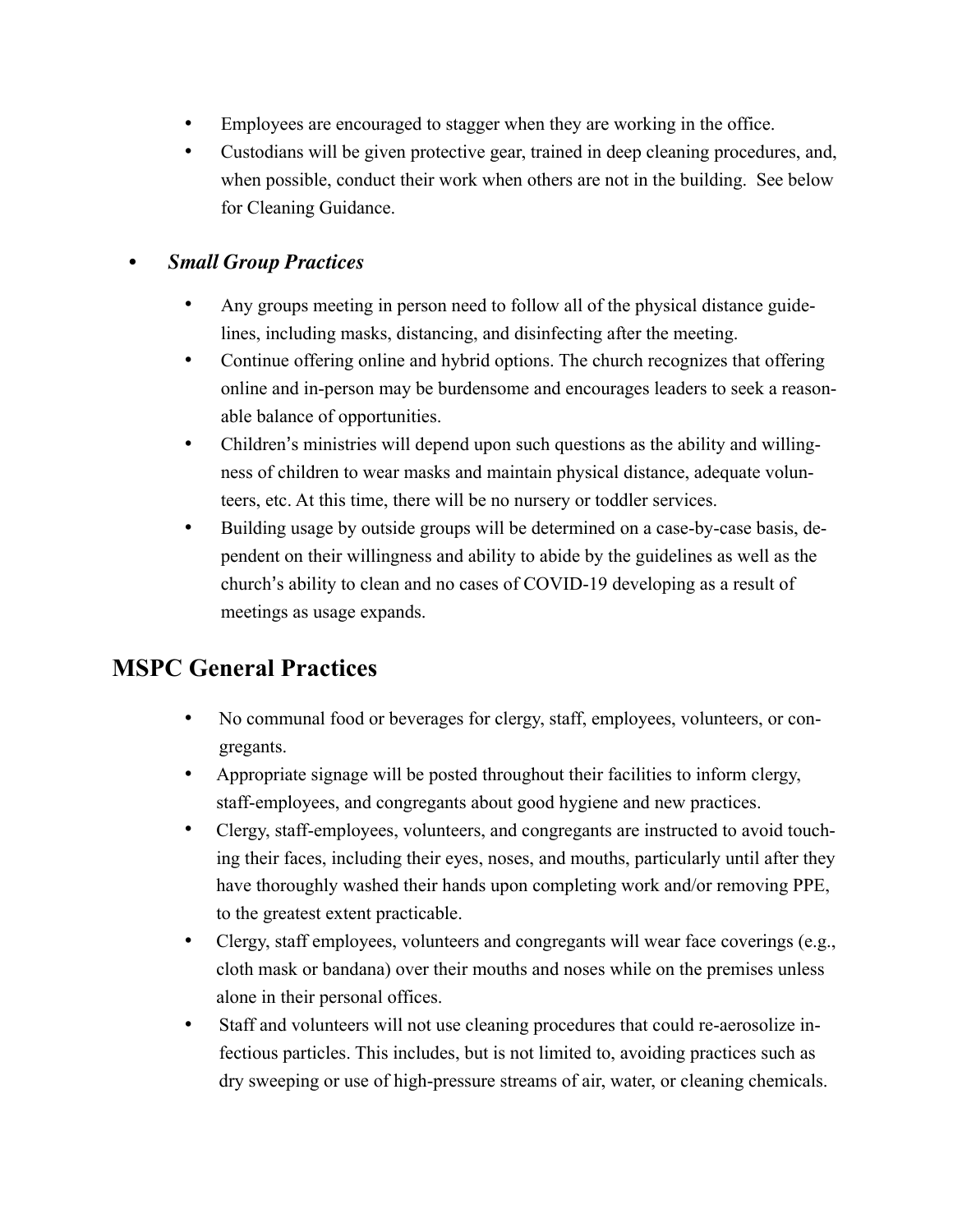• MSPC will follow CDC guidelines for cleaning and disinfecting when any individual who has been on the property is suspected of or confirmed as COVID-19 positive.

## • *Bathrooms*

- Only the bathrooms adjacent to the main lobby will be open.
- Sanitize frequently touched surfaces (door handles, flush lever, water spigot handles, paper towels dispenser, etc).
- Spray air with disinfectant (if available).
- Leave door open when not in use to facilitate air transfer.
- Person performing sanitizing must wear appropriate PPE.

### • *Elevators*

- Elevator is only to be used when absolutely necessary, and only by one person at a time (exception is person requiring assistance).
- Sanitize frequently touched surfaces (door handles, flush lever, water spigot handles, paper towels dispenser, etc)
- Spray air with disinfectant (if available)
- Person performing sanitizing must wear appropriate PPE.

## • *After Events*

Sanitize all items and areas used for the event. This may be accomplished by either wiping/spraying with the appropriate disinfectant (including instruments, seat cushions, hand rails, etc.) or allowing the items areas to "sit" with no human contact or presence for 5-7 days.

## *Cleaning Procedures*

#### **Definitions**

- Community facilities such as schools, daycare centers, and businesses comprise most nonhealthcare settings that are visited by the general public outside of a household.
- Cleaning refers to the removal of dirt and impurities, including germs, from surfaces. Cleaning alone does not kill germs. But by removing the germs, it decreases their number and therefore any risk of spreading infection.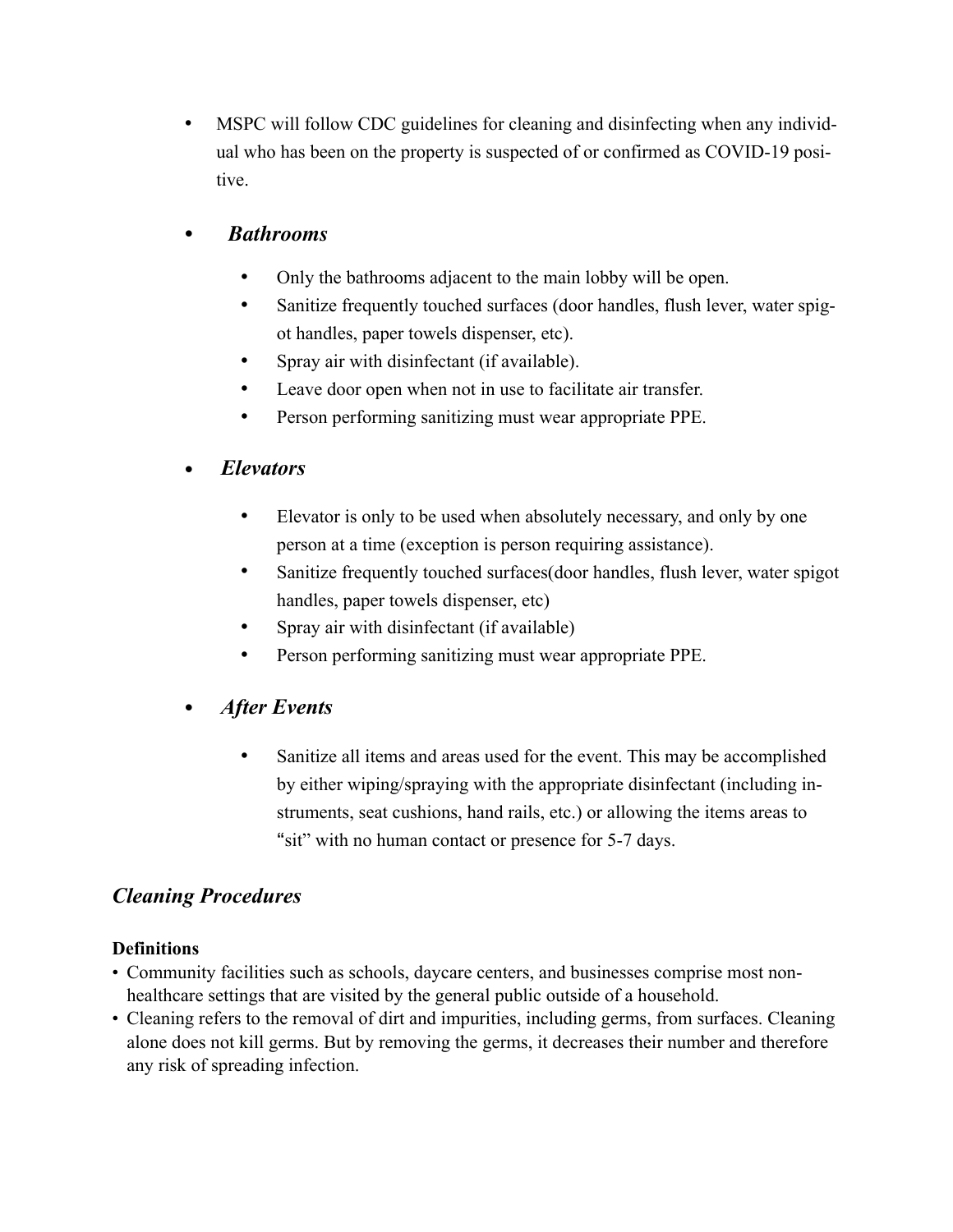• Disinfecting works by using chemicals, for example EPA-registered disinfectants, to kill germs on surfaces. This process does not necessarily clean dirty surfaces or remove germs. But killing germs remaining on a surface after cleaning further reduces any risk of spreading infection.

### *Always follow normal preventive actions while at work and home, including cleaning hands and avoiding touching eyes, nose, or mouth with unwashed hands.*

#### *• Additional key times to clean hands include:*

- *• After blowing one's nose, coughing, or sneezing.*
- *• After using the restroom.*
- *• Before eating or preparing food.*
- *• After contact with animals or pets.*
- *• Before and after providing routine care for another person who needs assistance such as a child.*

#### **How to Clean and Disinfect**

#### **Hard (Non-porous) Surfaces**

- If surfaces are dirty, they should be cleaned using a detergent or soap and water prior to disinfection.
- For disinfection, most common EPA-registered household disinfectants should be effective.
- A list of products that are EPA-approved for use against the virus that causes COVID-19 is available. Follow the manufacturer's instructions for all cleaning and disinfection products for concentration, application method and contact time, etc.
- Always read and follow the directions on the label to ensure safe and effective use.
- Wear skin protection and consider eye protection for potential splash hazards
- Ensure adequate ventilation
- Use no more than the amount recommended on the label
- Use water at room temperature for dilution (unless stated otherwise on the label)
- Avoid mixing chemical products
- Label diluted cleaning solutions
- Store and use chemicals out of the reach of children and pets
- You should never eat, drink, breathe or inject these products into your body or apply directly to your skin as they can cause serious harm. Do not wipe or bathe pets with these products or any other products that are not approved for animal use.
- See EPA's 6 steps for Safe and Effective Disinfectant Use
- Special considerations should be made for people with asthma and they should not be present when cleaning and disinfecting is happening as this can trigger asthma exacerbations. Learn more about reducing asthma triggers.
- Additionally, diluted household bleach solutions (at least 1000ppm sodium hypochlorite, or concentration of at least 5%) can be used if appropriate for the surface. Follow manu-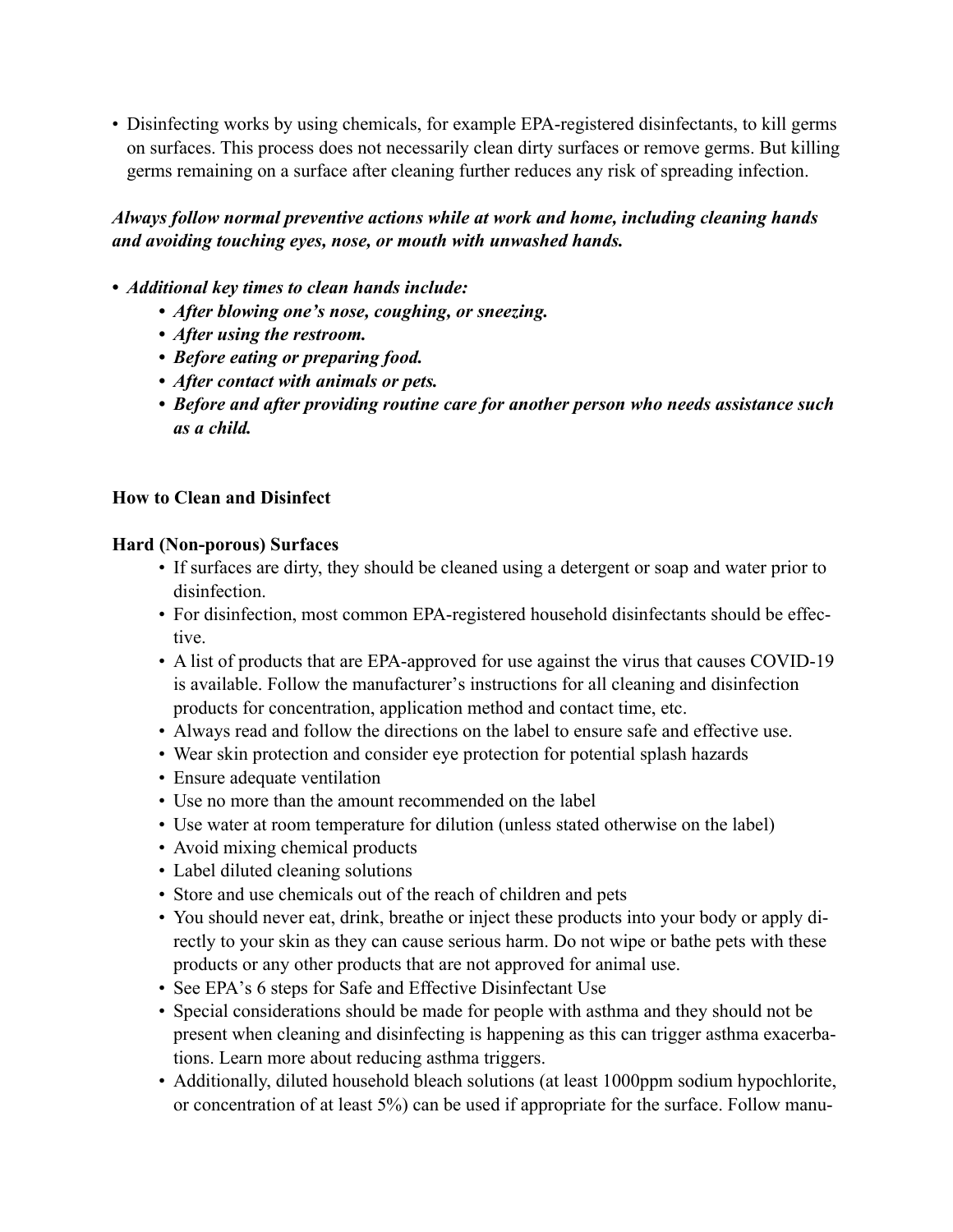facturer's instructions for application, ensuring a contact time of at least 1 minute, and allowing proper ventilation during and after application. Check to ensure the product is not past its expiration date. Never mix household bleach with ammonia or any other cleanser. Unexpired household bleach will be effective against coronaviruses when properly diluted. Bleach solutions will be effective for disinfection up to 24 hours.

Prepare a bleach solution by mixing:

- 5 tablespoons (1/3 cup) bleach per gallon of room temperature water or
- 4 teaspoons bleach per quart of room temperature water
- Cleaning staff and others should clean hands often, including immediately after removing gloves and after contact with an ill person, by washing hands with soap and water for 20 seconds. If soap and water are not available and hands are not visibly dirty, an alcohol-based hand sanitizer that contains at least 60% alcohol may be used. However, if hands are visibly dirty, always wash hands with soap and water.
- Always read and follow the directions on the label to ensure safe and effective use.
- Keep hand sanitizers away from fire or flame
- For children under six years of age, hand sanitizer should be used with adult supervision
- Always store hand sanitizer out of reach of children and pets

#### **Soft (Porous) Surfaces**

- For soft (porous) surfaces such as carpeted floor, rugs, and drapes, remove visible contamination if present and clean with appropriate cleaners indicated for use on these surfaces. After cleaning:
- If the items can be laundered, launder items in accordance with the manufacturer's instructions using the warmest appropriate water setting for the items and then dry items completely.
- Otherwise, use products that are EPA-approved for use against the virus that causes COVID-19 and that are suitable for porous surfaces

#### **Electronics**

- For electronics such as tablets, touch screens, keyboards, remote controls, and ATM machines, remove visible contamination if present.
- Follow the manufacturer's instructions for all cleaning and disinfection products.
- Consider use of wipeable covers for electronics.
- If no manufacturer guidance is available, consider the use of alcohol-based wipes or sprays containing at least 70% alcohol to disinfect touch screens. Dry surfaces thoroughly to avoid pooling of liquids.

#### **Linens, Clothing, and Other Items That Go in the Laundry**

- In order to minimize the possibility of dispersing virus through the air, do not shake dirty laundry.
- Wash items as appropriate in accordance with the manufacturer's instructions. If possible, launder items using the warmest appropriate water setting for the items and dry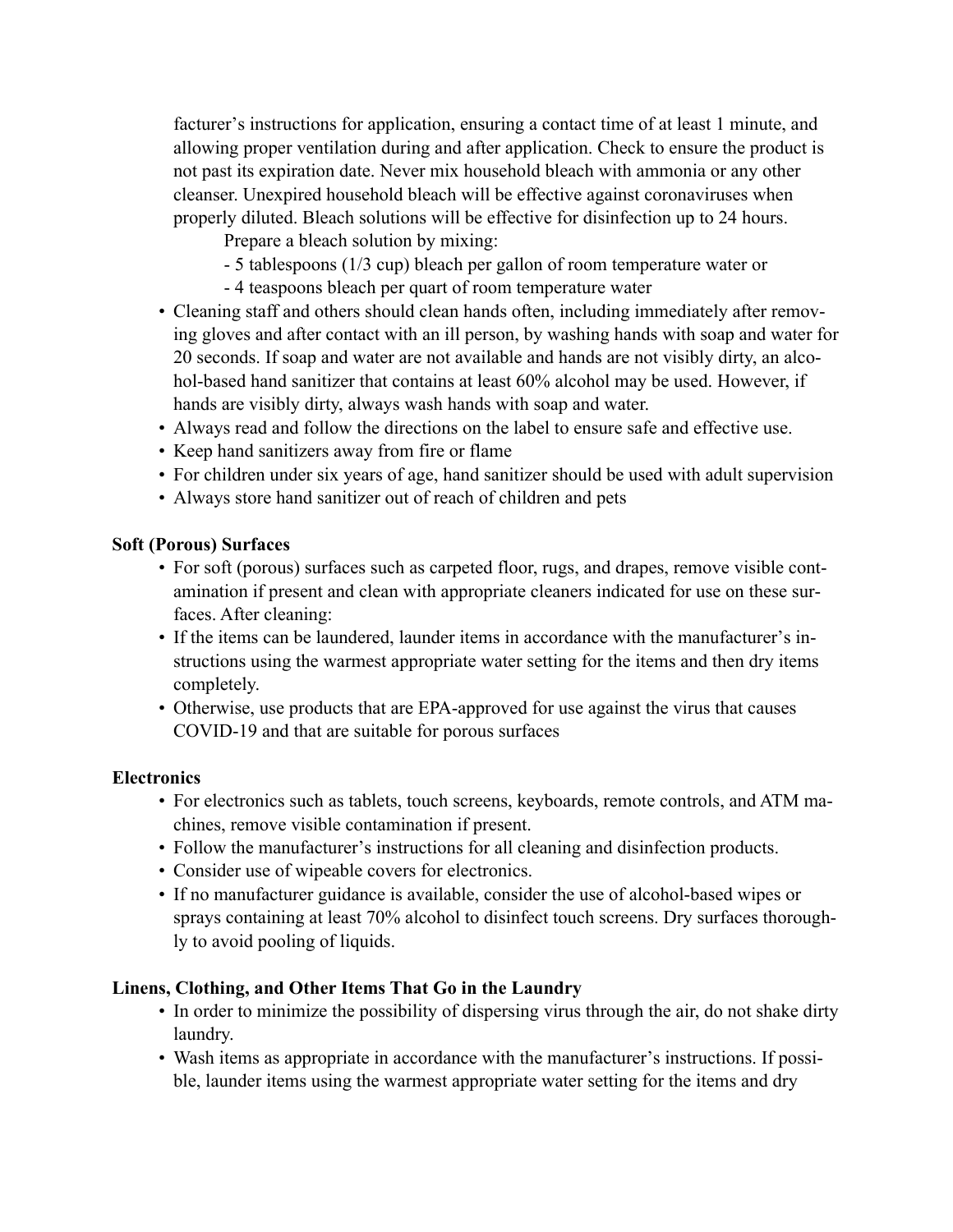items completely. Dirty laundry that has been in contact with an ill person can be washed with other people's items.

• Clean and disinfect hampers or other carts for transporting laundry according to guidance above for hard or soft surfaces.

#### **Timing and location of cleaning and disinfection of the facility if someone is suspected of or determined to have Covid-19.**

• At a school, daycare center, office, or other facility that does not house people overnight: Close off areas visited by the ill persons. Open outside doors and windows and use ventilating fans to increase air circulation in the area. Wait 24 hours or as long as practical before beginning cleaning and disinfection.

• Cleaning staff should clean and disinfect all areas such as offices, bathrooms, common areas, shared electronic equipment (like tablets, touch screens, keyboards, remote controls, and ATM machines) used by the ill persons, focusing especially on frequently touched surfaces.

#### **Personal Protective Equipment (PPE) and Hand Hygiene**

- PPE is required when cleaning the elevator, the bathrooms, and if it is determined that someone is suspected of having or diagnosed with Covid-19. These spaces should be cleaned and sanitized after each use per Kentucky Department of Public Health guidelines.
- The risk of exposure to cleaning staff is inherently low. Cleaning staff should wear disposable gloves and gowns for all tasks in the cleaning process, including handling trash.
	- Gloves and gowns should be compatible with the disinfectant products being used.
	- Additional PPE might be required based on the cleaning/disinfectant products being used and whether there is a risk of splash.
	- Gloves and gowns should be removed carefully to avoid contamination of the wearer and the surrounding area. Be sure to clean hands after removing gloves.
	- If gowns are not available, coveralls, aprons or work uniforms can be worn during cleaning and disinfecting. Reusable (washable) clothing should be laundered afterwards. Clean hands after handling dirty laundry.
- Gloves should be removed after cleaning a room or area occupied by ill persons. Clean hands immediately after gloves are removed.
- Cleaning staff should immediately report breaches in PPE such as a tear in gloves or any other potential exposures to their supervisor.
- Cleaning staff and others should clean hands often, including immediately after removing gloves and after contact with an ill person, by washing hands with soap and water for 20 seconds. If soap and water are not available and hands are not visibly dirty, an alcohol-based hand sanitizer that contains at least 60% alcohol may be used. However, if hands are visibly dirty, always wash hands with soap and water.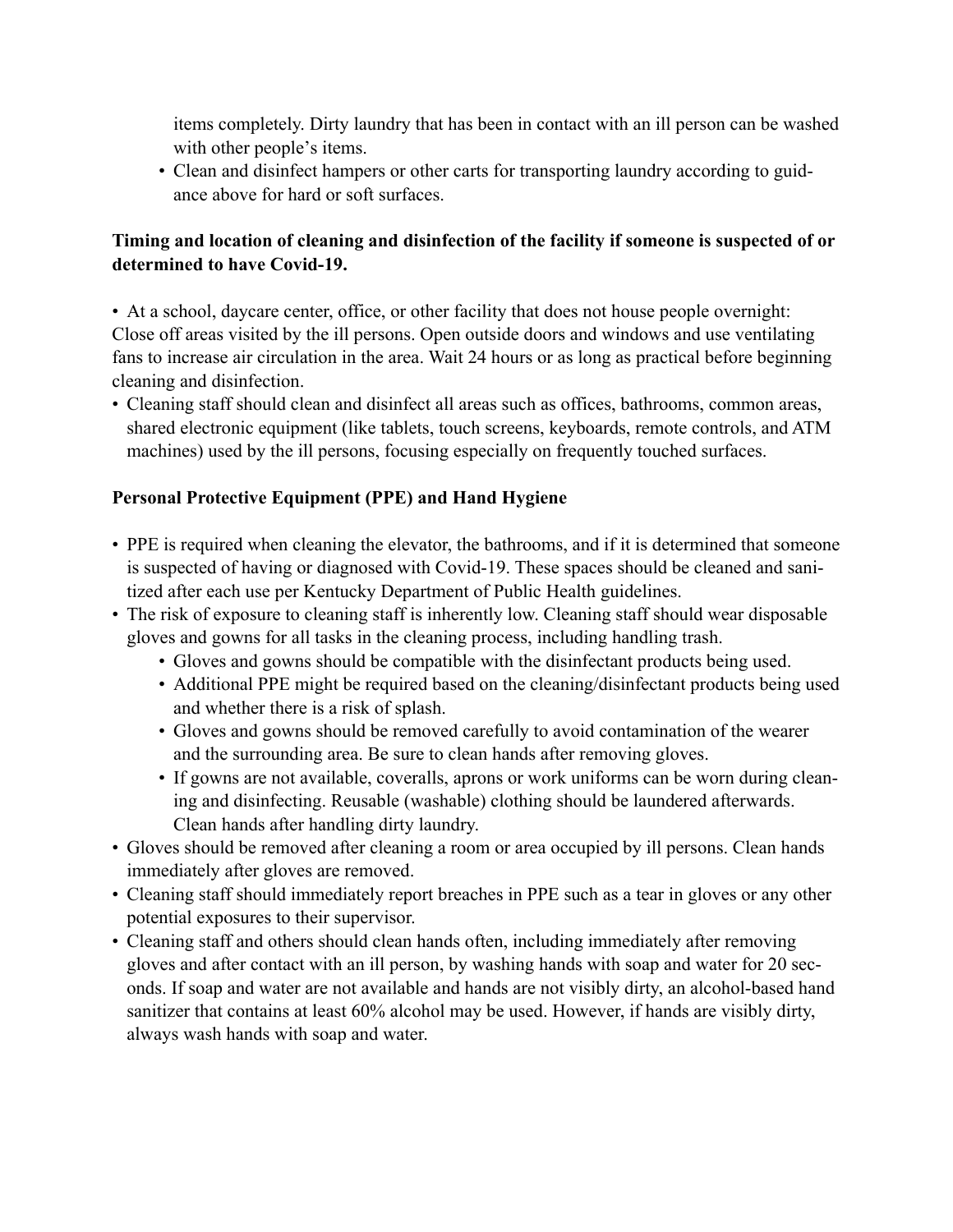# *Clergy, staff-employees, volunteers, and congregants are encouraged to identify and communicate potential improve*ments and/or concerns in order to reduce potential risk of ex*posure.*

# **Helpful Links**

**Coronavirus symptoms** 

<https://www.cdc.gov/coronavirus/2019-ncov/symptoms-testing/symptoms.html>

#### **Higher risk populations**

<https://www.cdc.gov/coronavirus/2019-ncov/need-extra-precautions/people-at-higher-risk.html>

#### **Cleaning guidance**

[https://www.cdc.gov/coronavirus/2019-ncov/community/pdf/Reopening\\_America\\_Guidance.pdf](https://www.cdc.gov/coronavirus/2019-ncov/community/pdf/Reopening_America_Guidance.pdf)